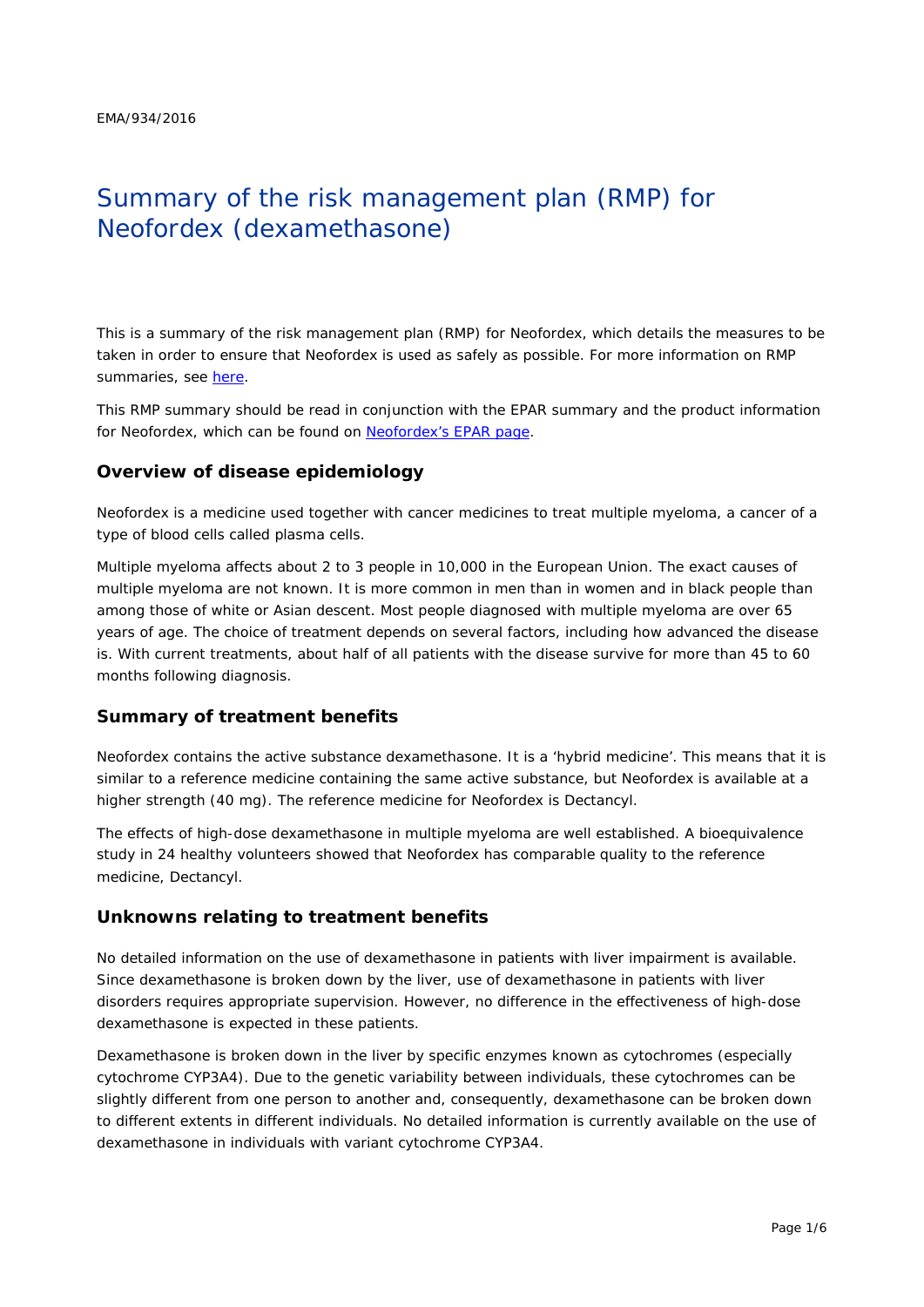# **Summary of safety concerns**

### *Important identified risks*

| <b>Risk</b>                                                                                                                                                                                                                                   | What is known<br>Preventability                                                                                                                                                                                                                                                                                                         |                                                                                                                                                                                                                                                                                                                                                                                                                                                                                                                                           |  |
|-----------------------------------------------------------------------------------------------------------------------------------------------------------------------------------------------------------------------------------------------|-----------------------------------------------------------------------------------------------------------------------------------------------------------------------------------------------------------------------------------------------------------------------------------------------------------------------------------------|-------------------------------------------------------------------------------------------------------------------------------------------------------------------------------------------------------------------------------------------------------------------------------------------------------------------------------------------------------------------------------------------------------------------------------------------------------------------------------------------------------------------------------------------|--|
| Arterio-venous<br>thromboembolism (blood clots in<br>the vein and arteries)<br>[predominantly:<br>deep vein thrombosis (blood<br>clot in a deep vein);<br>pulmonary embolism (clot in<br>$\bullet$<br>a blood vessel supplying the<br>lungs)] | Arterio-venous thromboembolic<br>events (predominantly deep vein<br>thrombosis and pulmonary<br>embolism) have been reported<br>commonly (in up to 1 patient in<br>10) in patients treated with<br>dexamethasone together with<br>other medicines targeting the<br>immune system (e.g.<br>lenalidomide thalidomide or<br>pomalidomide). | Patients with risk factors for<br>thromboembolism should be<br>closely monitored. Medicines<br>that increase the production of<br>red blood cells or other<br>medicines that may increase the<br>risk of thrombosis such as<br>hormone replacement therapy<br>should be used with caution in<br>multiple myeloma patients<br>receiving Neofordex with<br>thalidomide and similar<br>medicines.<br>Preventative antithrombotic<br>treatment should be considered,<br>especially in patients with<br>additional thrombotic risk<br>factors. |  |
|                                                                                                                                                                                                                                               |                                                                                                                                                                                                                                                                                                                                         | Patients should be instructed to<br>seek medical care if they<br>develop symptoms of<br>thromboembolism such as<br>shortness of breath, chest pain,<br>and arm or leg swelling.                                                                                                                                                                                                                                                                                                                                                           |  |
|                                                                                                                                                                                                                                               |                                                                                                                                                                                                                                                                                                                                         | If the patient experiences any<br>thromboembolic events,<br>treatment for multiple myeloma<br>must be stopped and standard<br>anticoagulation therapy started.                                                                                                                                                                                                                                                                                                                                                                            |  |
| Myelosuppression (a condition in<br>which the bone marrow cannot<br>make enough blood cells)<br>[predominantly:                                                                                                                               | Neutropenia and<br>thrombocytopenia have been<br>reported commonly (in up to 1<br>patient in 10) in patients treated<br>with dexamethasone alone or                                                                                                                                                                                     | Patients should be monitored for<br>haematological (blood) side<br>effects. Patients should be<br>advised to promptly report any<br>fever and bleeding.                                                                                                                                                                                                                                                                                                                                                                                   |  |
| thrombocytopenia (low blood<br>platelets counts) and<br>neutropenia (low levels of<br>neutrophils, a type of white<br>blood cell)]                                                                                                            | together with other medicines.<br>These side effects can be<br>severe.                                                                                                                                                                                                                                                                  | The dose of lenalidomide or<br>pomalidomide may need to be<br>reduced.                                                                                                                                                                                                                                                                                                                                                                                                                                                                    |  |
| Infections                                                                                                                                                                                                                                    | Infections including serious<br>cases occur with dexamethasone                                                                                                                                                                                                                                                                          | Before starting treatment, any<br>source of infection, especially                                                                                                                                                                                                                                                                                                                                                                                                                                                                         |  |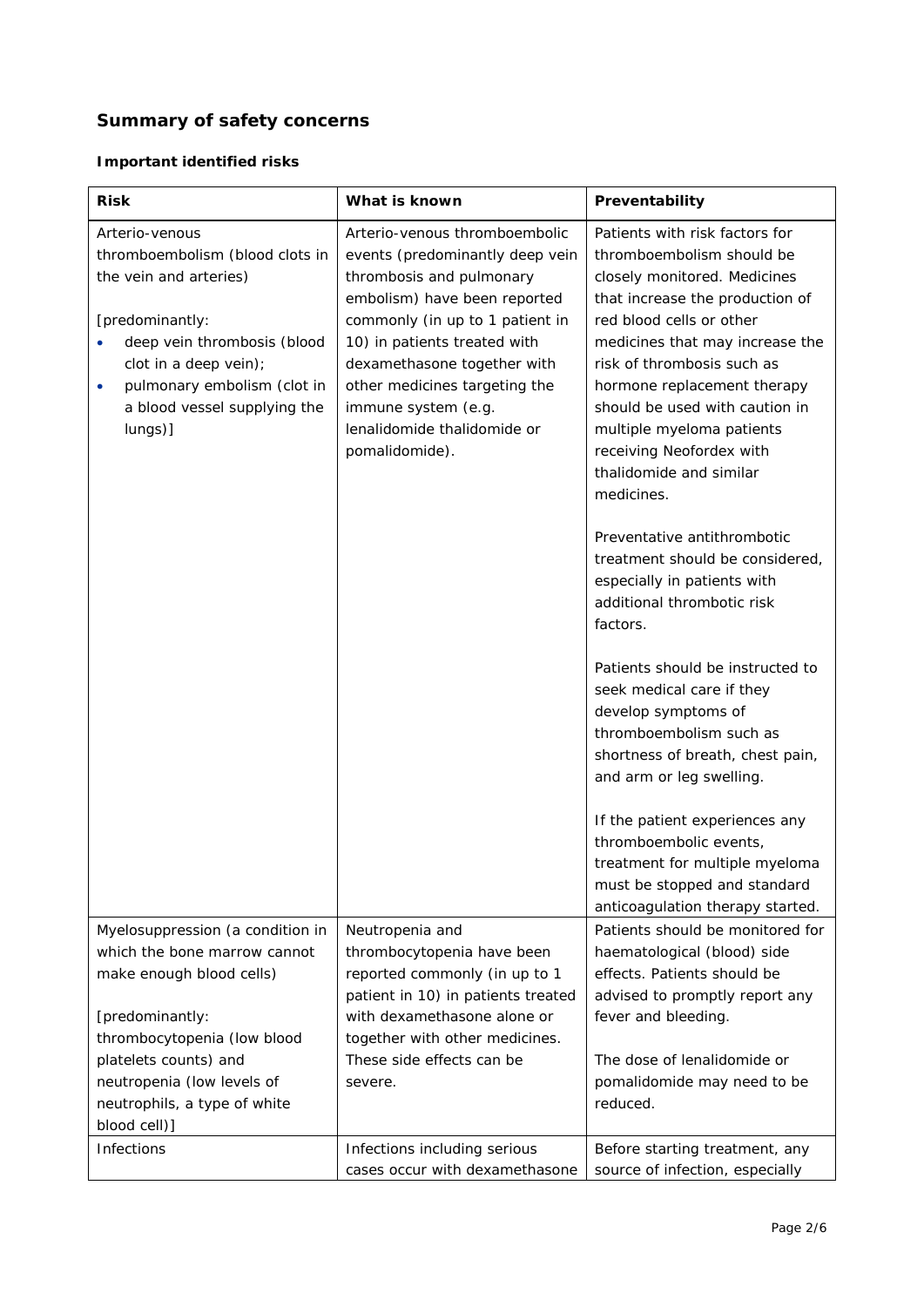| What is known<br><b>Risk</b>                 |                                                                                                                                                                                                   | Preventability                                                                                                                                                                                                                                                                                                                                                                                                                                                                      |  |  |
|----------------------------------------------|---------------------------------------------------------------------------------------------------------------------------------------------------------------------------------------------------|-------------------------------------------------------------------------------------------------------------------------------------------------------------------------------------------------------------------------------------------------------------------------------------------------------------------------------------------------------------------------------------------------------------------------------------------------------------------------------------|--|--|
|                                              | alone in a majority of patients<br>(57 to 68%; up to 6%-11%<br>serious infections).<br>Their frequency is higher with<br>high-dose dexamethasone than<br>with low-dose dexamethasone.             | tuberculosis, should be<br>removed. During treatment,<br>patients should be closely<br>monitored for the appearance of<br>infections, in particular<br>pneumonia (lung infection).<br>Patients should be informed of<br>the signs and symptoms of<br>pneumonia and be advised to<br>seek medical attention in case of<br>their appearance.<br>Patients must avoid contact with<br>people with chickenpox or                                                                         |  |  |
|                                              |                                                                                                                                                                                                   | measles. Exposed patients<br>should be advised to seek<br>medical attention without delay.                                                                                                                                                                                                                                                                                                                                                                                          |  |  |
| Psychiatric disorders                        | Many different psychiatric<br>disorders have been reported<br>with dexamethasone, such as<br>depression, somnolence, altered<br>mood, euphoria, insomnia,<br>anxiety, irritability and agitation. | Caution is required when<br>considering the use of Neofordex<br>in patients with existing or<br>previous severe psychiatric<br>disorders.<br>Patients/carers should be<br>warned that potentially severe<br>psychiatric disorders may occur<br>with Neofordex. Symptoms<br>typically emerge within a few<br>days or weeks of starting the<br>treatment. Most reactions<br>recover after either dose<br>reduction or withdrawal,<br>although specific treatment may<br>be necessary. |  |  |
|                                              |                                                                                                                                                                                                   | Patients/carers should be<br>encouraged to seek medical<br>advice if worrying psychological<br>symptoms develop, especially if<br>depressed mood or suicidal<br>ideation is suspected.<br>Insomnia may be minimised by<br>administering Neofordex in the<br>morning.                                                                                                                                                                                                                |  |  |
| Interaction with live attenuated<br>vaccines | Patients with multiple myeloma<br>are more likely to develop<br>vaccine-related illnesses when                                                                                                    | Live attenuated vaccines should<br>not be given to patients under<br>Neofordex treatment.                                                                                                                                                                                                                                                                                                                                                                                           |  |  |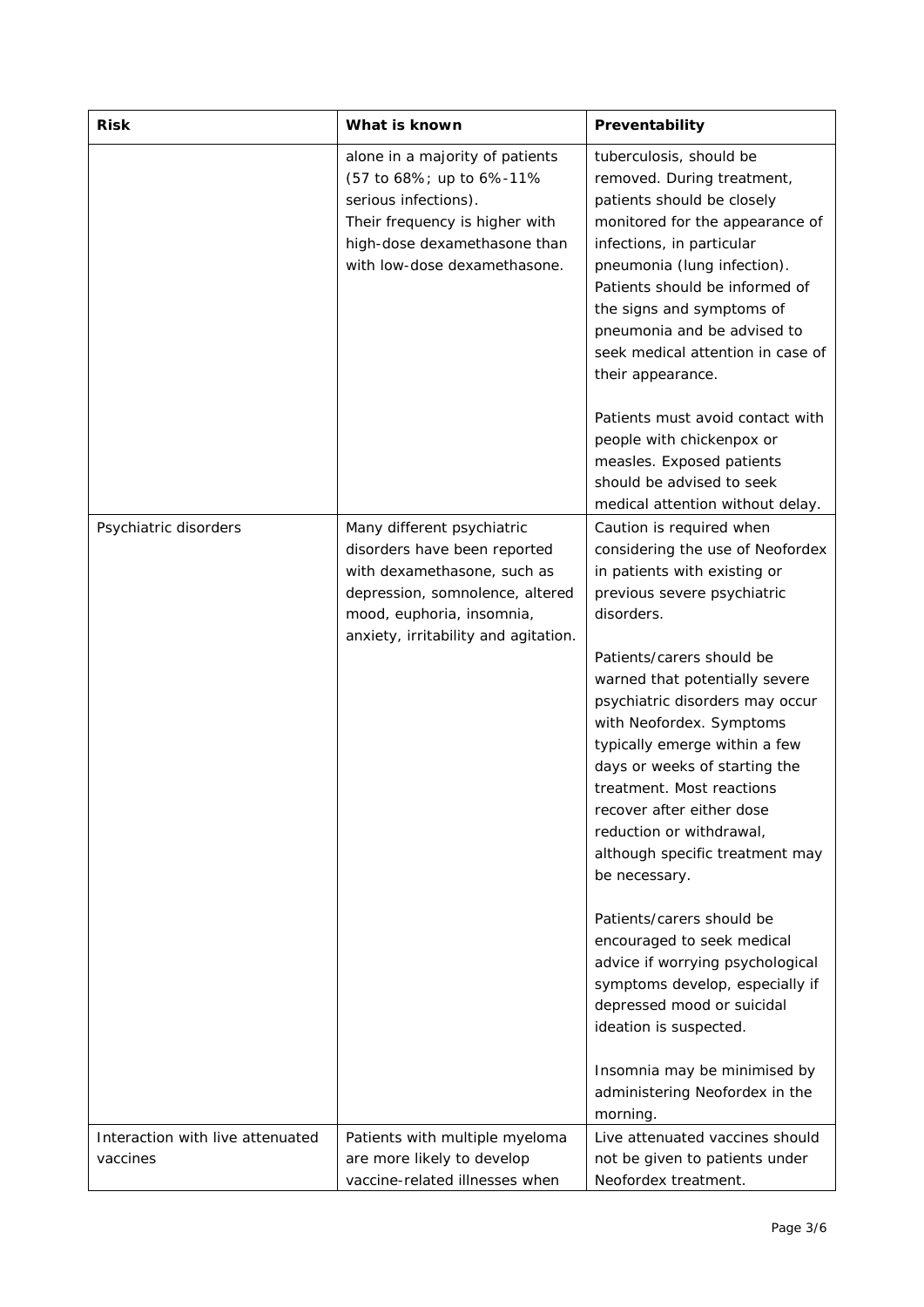| <b>Risk</b>                    | What is known                      | Preventability                 |  |
|--------------------------------|------------------------------------|--------------------------------|--|
|                                | given live vaccines.               |                                |  |
| Interaction with high-dose     | The combination of                 | Administration of high-dose    |  |
| acetylsalicylic acid (aspirin) | dexamethasone and high-dose        | acetylsalicylic acid should be |  |
|                                | acetylsalicylic acid increases the | avoided in patients under      |  |
|                                | risk of gastrointestinal bleeding, | Neofordex treatment.           |  |
|                                | ulceration, and perforation.       |                                |  |

# *Important potential risks*

| <b>Risk</b>            | What is known                                                                   |  |  |
|------------------------|---------------------------------------------------------------------------------|--|--|
| Off-label use (use     | High-dose dexamethasone in association with other medicines is commonly         |  |  |
| outside of the current | used in the treatment of certain advanced haematologic (blood) diseases         |  |  |
| Neofordex              | other than multiple myeloma (e.g. B cell lymphoproliferative diseases, other    |  |  |
| authorisation for      | lymphocytic leukaemias, Waldenstrom macroglobulinaemia and idiopathic           |  |  |
| multiple myeloma)      | thrombocytopenia purpura). Neofordex has been used in the treatment of          |  |  |
|                        | these indications in France under a special authorisation granted by the French |  |  |
|                        | medicines regulatory authority (ANSM) (patients had to be enrolled in a         |  |  |
|                        | compassionate use programme).                                                   |  |  |
| Medication error       | Elderly and/or frail patients may have difficulty breaking tablets in order to  |  |  |
| related to             | take the 20 mg dose that they are frequently prescribed.                        |  |  |
| administration of a    | Halved tablets may not be stable under storage conditions encountered in        |  |  |
| 20 mg dose             | patients' homes and it must be ensured that patients discard tablet halves      |  |  |
|                        | that are not taken immediately and in agreement with environmental              |  |  |
|                        | protection precautions.                                                         |  |  |
| Interaction with oral  | No interaction study has been performed with dexamethasone and oral             |  |  |
| contraceptives         | contraceptives. However, dexamethasone may decrease blood levels of oral        |  |  |
|                        | contraceptives which would lead to an ineffective contraception.                |  |  |
| Interaction with       | The use of dexamethasone may accelerate the processing in the liver of          |  |  |
| substances given by    | anticoagulants, leading to a faster elimination from the body, which            |  |  |
| mouth that prevent     | consequently leads to a lower effectiveness of the anticoagulants.              |  |  |
| blood clotting (so-    |                                                                                 |  |  |
| called anticoagulants) |                                                                                 |  |  |
| Interaction with       | Erythropoietic medicines have been identified as a risk factor for developing   |  |  |
| medicines that         | blood clots (thromboembolic events).                                            |  |  |
| stimulate red blood    |                                                                                 |  |  |
| cell production (so-   | The combination of lenalidomide or thalidomide with dexamethasone is            |  |  |
| called erythropoietic  | associated with an increased risk of venous and arterial blood clots.           |  |  |
| medicines)             | Consequently, the association of erythropoietic medicines and lenalidomide or   |  |  |
|                        | thalidomide with dexamethasone further increases the risk of blood clots.       |  |  |

### *Missing information*

| <b>Risk</b>            | What is known                                                                   |
|------------------------|---------------------------------------------------------------------------------|
| Use in patients with   | Dexamethasone is broken down by the liver but no detailed information is        |
| reduced liver function | available on its use and dose in patients with reduced liver function. Patients |
| (so-called hepatic     | with reduced liver function require appropriate supervision.                    |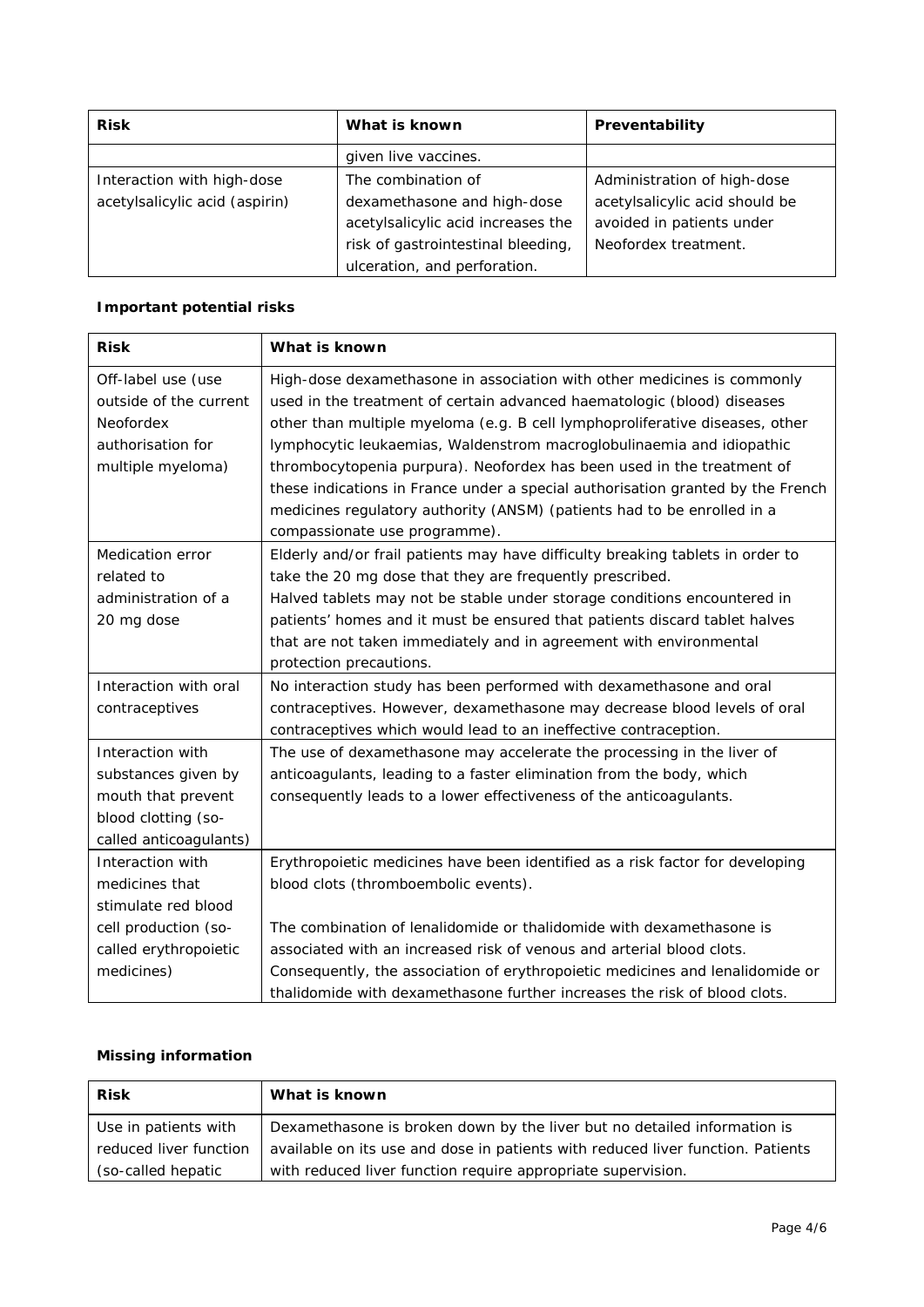| <b>Risk</b>            | What is known                                                                   |
|------------------------|---------------------------------------------------------------------------------|
| impairment)            |                                                                                 |
| Use in people with     | Dexamethasone is known to have some effects on certain cytochromes and          |
| genetic differences in | proteins (CYP3A4, CYP2D6, MRP 1, MRP3 and MRP4). No information is              |
| some cytochromes       | available on the exact effect of dexamethasone in patients with genetic         |
| (CYP3A4, CYP2D6)       | differences in these cytochromes and proteins. Patients known to have some      |
| and proteins           | of these genetic differences should be carefully supervised by their physician. |
| (multidrug resistance  |                                                                                 |
| proteins - MRP)        |                                                                                 |

## **Summary of risk minimisation measures by safety concern**

All medicines have a summary of product characteristics (SmPC) which provides physicians, pharmacists and other healthcare professionals with details on how to use the medicine, and also describes the risks and recommendations for minimising them. Information for patients is available in lay language in the package leaflet. The measures listed in these documents are known as 'routine risk minimisation measures'.

The SmPC and the package leaflet are part of the medicine's product information. The product information for Neofordex can be found on [Neofordex's EPAR page.](http://www.ema.europa.eu/ema/index.jsp?curl=/pages/medicines/human/medicines/004071/human_med_001960.jsp)

This medicine has no additional risk minimisation measures.

### **Planned post-authorisation development plan**

| Study/activity<br>(including study<br>number)                                                                                | <b>Objectives</b>                                                     | <b>Safety concerns</b><br>/efficacy issue<br>addressed            | <b>Status</b> | <b>Planned date for</b><br>submission of<br>(interim and) final<br>results                                                                                                  |
|------------------------------------------------------------------------------------------------------------------------------|-----------------------------------------------------------------------|-------------------------------------------------------------------|---------------|-----------------------------------------------------------------------------------------------------------------------------------------------------------------------------|
| Development of a<br>20 mg oral dosage<br>form to supplement<br>Neofordex 40 mg<br>tablets.                                   | To reduce the risk<br>of medication<br>errors with<br>Neofordex 40 mg | Medication error<br>related to<br>administration of<br>20 mg dose | Planned       | A marketing<br>authorisation<br>application for a 20<br>mg oral dosage form<br>should be filed within<br>12 months of the<br>authorisation of<br>Neofordex 40 mg<br>tablets |
| Removal of the score<br>line for sub-division of<br>the 40 mg tablet, and<br>consequent deletion<br>of the 20 mg<br>posology | To reduce the risk<br>of medication<br>errors with<br>Neofordex 40 mg | Medication error<br>related to<br>administration of<br>20 mg dose | Planned       | A variation<br>application should be<br>submitted within 12<br>months of the first<br>approval of the<br>20 mg oral dosage<br>form                                          |

### *List of activities in post-authorisation development plan*